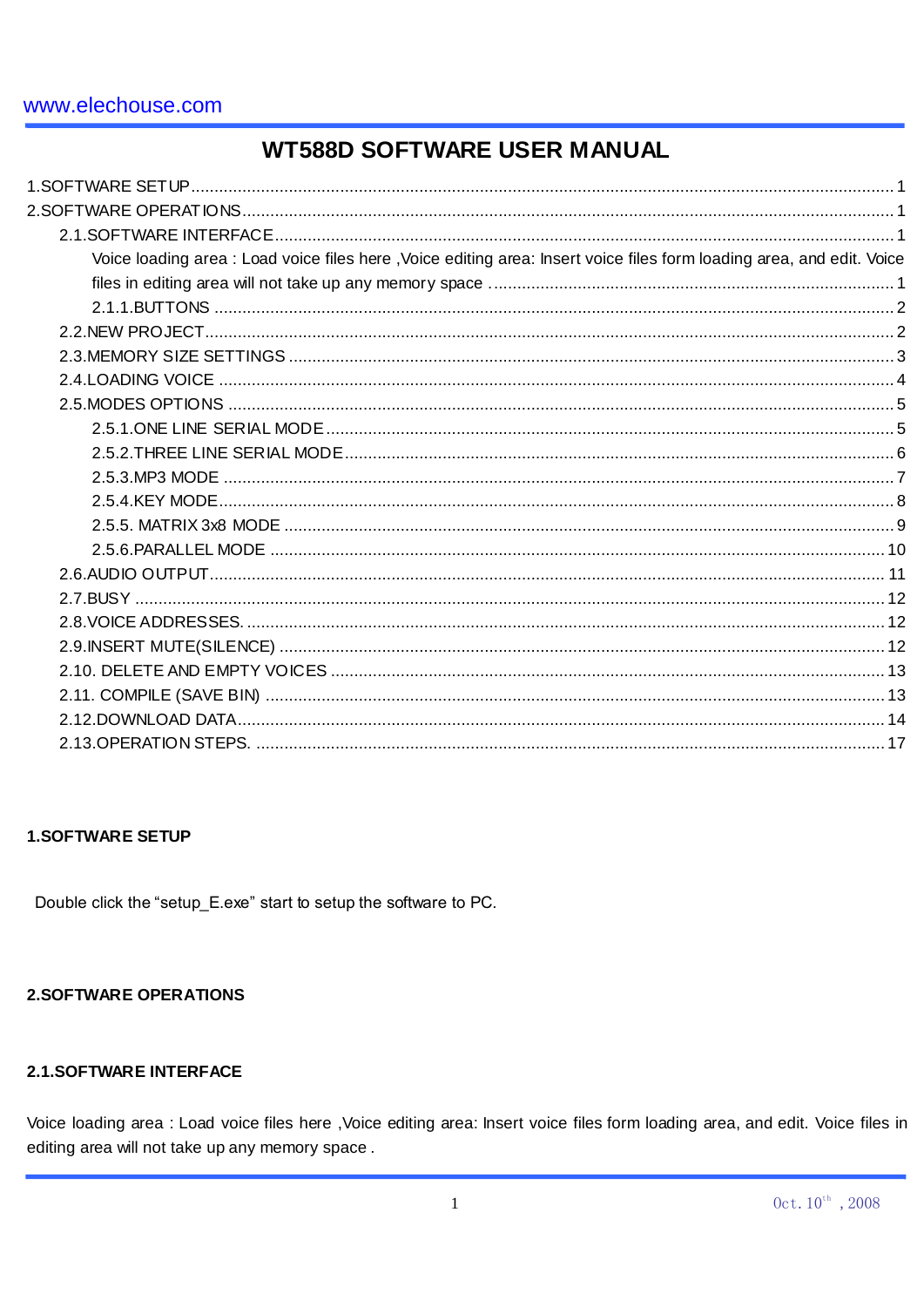|     | TIV588D VoiceChip V1.0<br>Eile View Mode Operation Tool Language Help |                           |      |       |      |     |      | Flash:<br>Equation No. : $\boxed{0}$ $\boxed{+}$ $\boxed{+}$ | $\overline{\phantom{a}}$ $\overline{\phantom{a}}$ $\overline{\phantom{a}}$ $\overline{\phantom{a}}$<br>32M |
|-----|-----------------------------------------------------------------------|---------------------------|------|-------|------|-----|------|--------------------------------------------------------------|------------------------------------------------------------------------------------------------------------|
| No. | Wav/MP3/WMA                                                           | Sampling rate             | Bit. | Track | Time | No. | Type | Wav/MP3/WMA                                                  |                                                                                                            |
|     |                                                                       | <b>VOICE LOADING AREA</b> |      |       |      |     |      | <b>VOICE EDITING AREA</b>                                    |                                                                                                            |
|     | Sound Length                                                          |                           |      |       |      |     |      | Flash Used                                                   |                                                                                                            |

# **2.1.1.BUTTONS**



They are "New project" , "Open project", "Compile (save BIN)", "Options", "Download data".

## **2.2.NEW PROJECT**

Click "File" →"New project" to create a new project.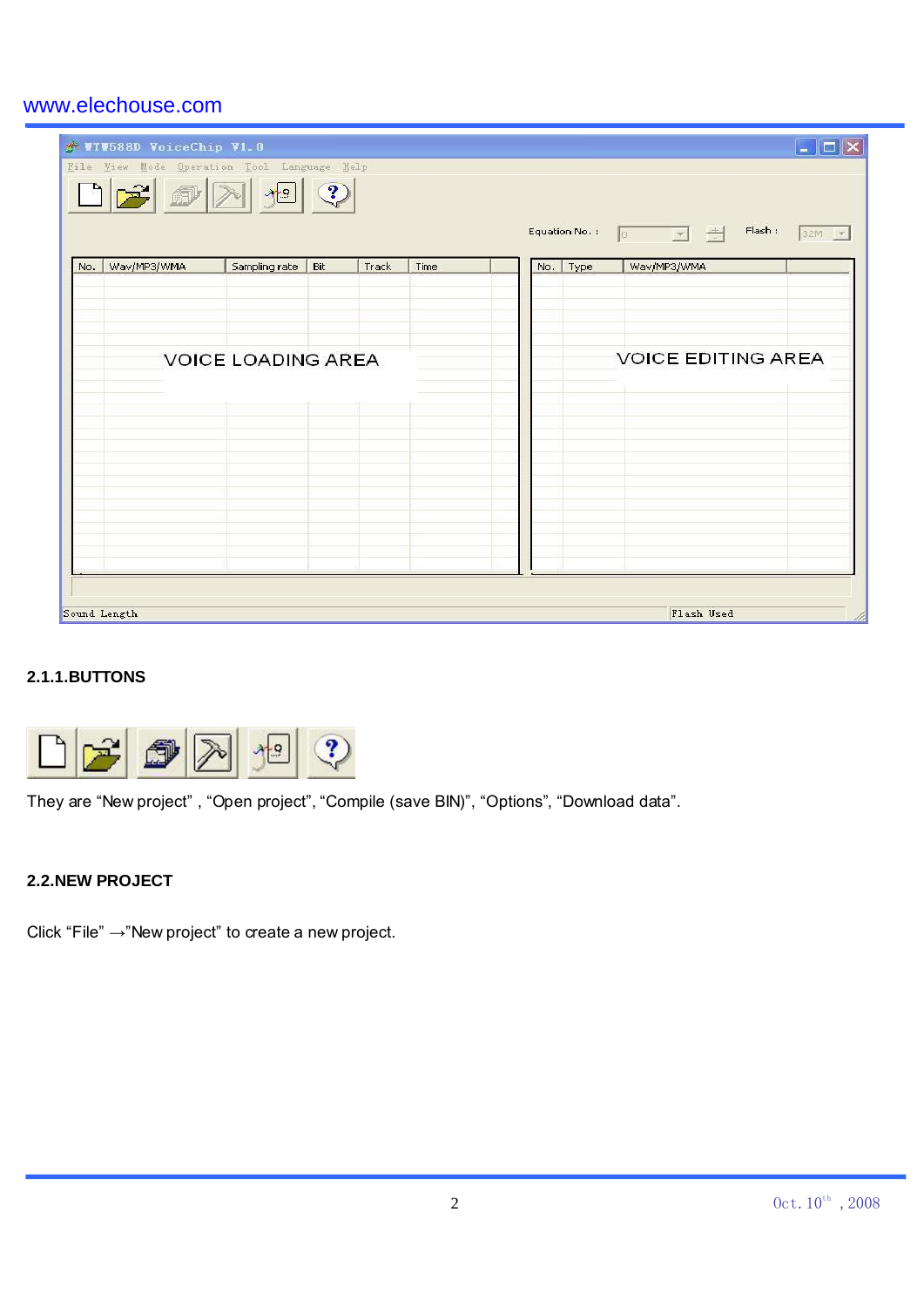| File View Mode Operation Tool |                |  |  |
|-------------------------------|----------------|--|--|
| New Project                   | F2             |  |  |
| Open Project                  | F <sub>3</sub> |  |  |
| Save                          |                |  |  |
| Save As Project               | $Ctr1+S$       |  |  |
| Close Project                 | $Ctr1+C$       |  |  |
| Load External BIN             |                |  |  |
| Convert MP3/WMA to WAV        |                |  |  |
| Exit                          | $Ctr1+E$       |  |  |

Name the project in the pop-up dialog box, and choose a folder to save it.

| <b>Save As</b>          |                    |                          |                        |                      |        |
|-------------------------|--------------------|--------------------------|------------------------|----------------------|--------|
| My Recent<br>Documents  | Save in: 6 folder2 |                          | $\left  \cdot \right $ | 4日的图                 |        |
| Desktop<br>My Documents |                    |                          |                        |                      |        |
| My Computer             |                    |                          |                        |                      |        |
|                         | File name:         | $\mathbf{1}$             |                        |                      | Save   |
| My Network<br>Places    | Save as type:      | Project Files(".winproj) |                        | $\blacktriangledown$ | Cancel |

Press "save" the project will save in a new project folder, this system newed folder include all the project information.

### **2.3.MEMORY SIZE SETTINGS**

In the top right corner of software interface, SPI-Flash size can be setted. There are 2M,4M,8M,16M,32M,64M options. Choose the size according to your need. Please refer to "**WT588D SUPPLY INFORMATION**".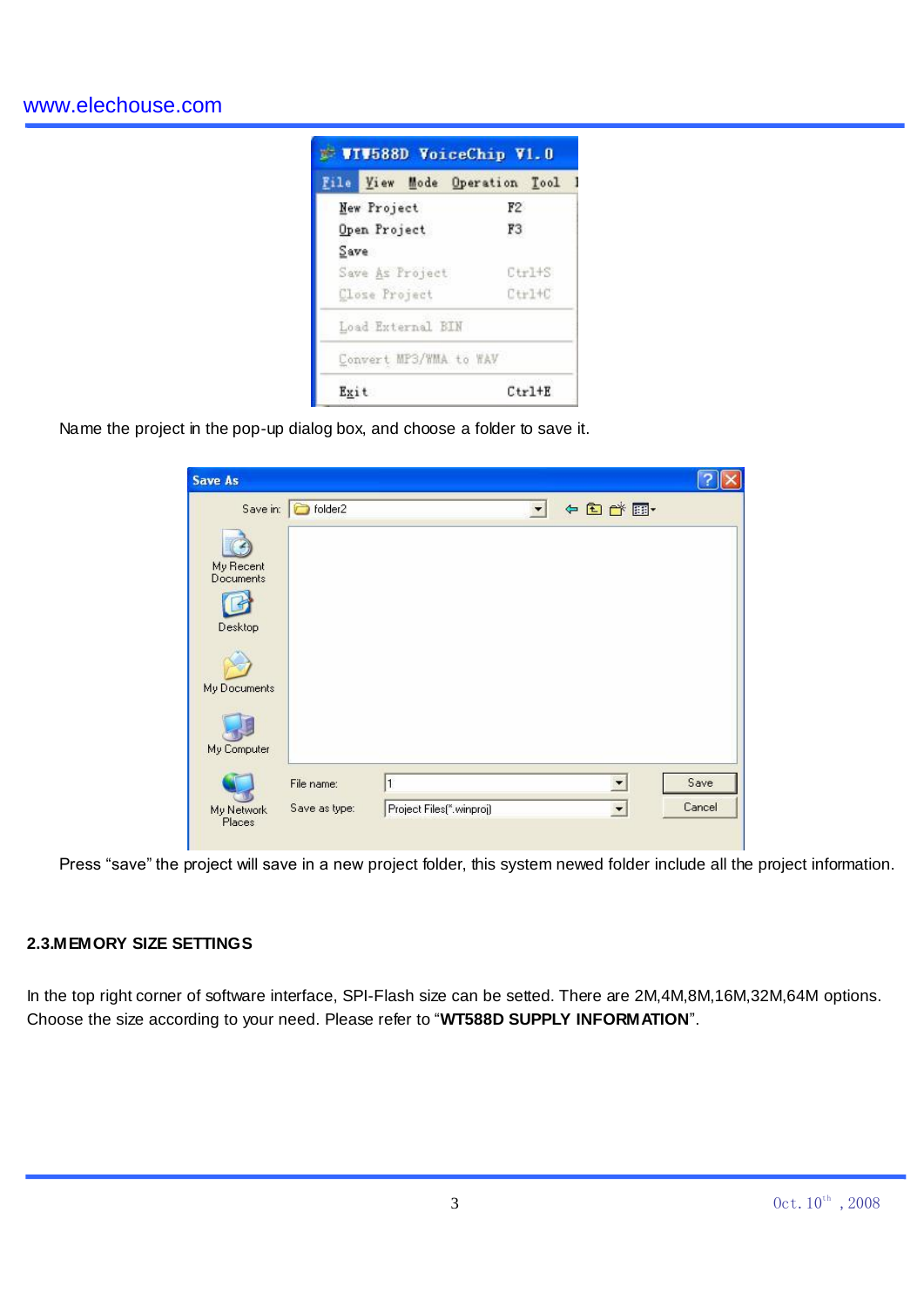| Flash: | 32M |
|--------|-----|
|        | 64M |
|        |     |
|        | 16M |
|        | 8M  |
|        |     |
|        |     |

## **2.4.LOADING VOICE**

Voice sampling rate must be 6000Hz、8000Hz、10000Hz、12000Hz、14000Hz、16000Hz、18000Hz or 20000Hz, right click the mouse button and load the voice files.

| No. | Wav/MP3/WMA | Sampling rate                | Bit | Track | Time |  |
|-----|-------------|------------------------------|-----|-------|------|--|
|     |             | Load<br>Delete<br>Empty<br>- |     |       |      |  |
|     |             | Play                         |     |       |      |  |

Choose the voice files ,and open.



After voice loaded in , their information will show up, such as file name, sampling rate, bit, track,duration.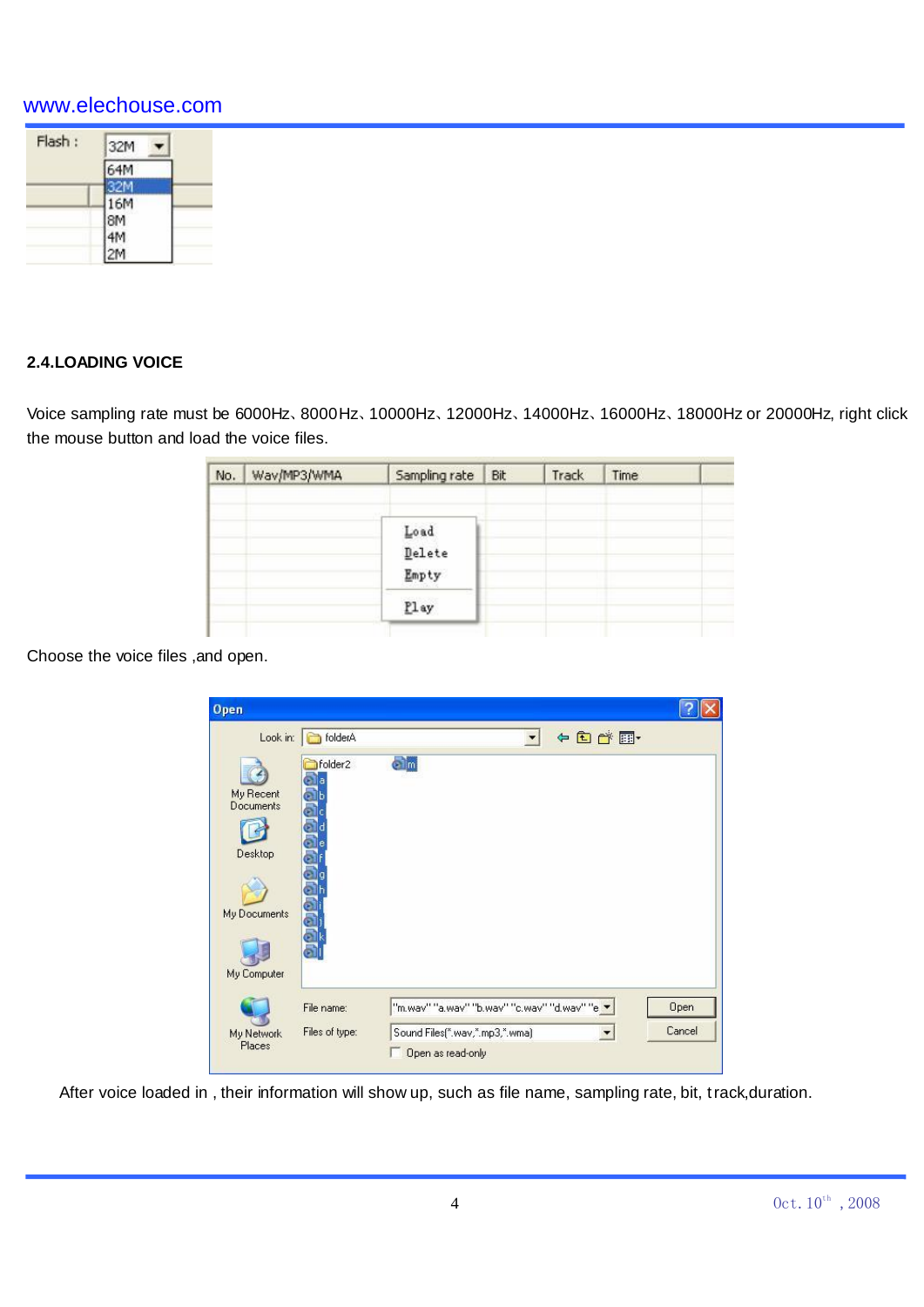| No. | Wav/MP3/WMA | Sampling rate | Bit    | <b>Track</b> | Time             |  |
|-----|-------------|---------------|--------|--------------|------------------|--|
| 001 | a.wav       | 12000 Hz      | 16 Bit | <b>MONO</b>  | 8802 ms          |  |
| 002 | b.way       | 12000 Hz      | 16 Bit | MONO         | 8840 ms          |  |
| 003 | c.way       | 12000 Hz      | 16 Bit | <b>MONO</b>  | 8411 ms          |  |
| 004 | d.way       | 12000 Hz      | 16 Bit | <b>MONO</b>  | 4060 ms          |  |
| 005 | e.way       | 12000 Hz      | 16 Bit | <b>MONO</b>  | 9606 ms          |  |
| 006 | f.way       | 12000 Hz      | 16 Bit | MONO         | 6198 ms          |  |
| 007 | vew.p       | 10000 Hz      | 16 Bit | <b>MONO</b>  | 1262 ms          |  |
| 008 | h.way       | 10000 Hz      | 16 Bit | <b>MONO</b>  | 1029 ms          |  |
| 009 | i.wav       | 10000 Hz      | 16 Bit | <b>MONO</b>  | 921 ms           |  |
| 010 | j.wav       | 10000 Hz      | 16 Bit | MONO         | 910 ms           |  |
| 011 | k.way       | 10000 Hz      | 16 Bit | <b>MONO</b>  | $813 \text{ ms}$ |  |
| 012 | l.way       | 10000 Hz      | 16 Bit | <b>MONO</b>  | 1048 ms          |  |
| 013 | m.way       | 10000 Hz      | 16 Bit | <b>MONO</b>  | 895 ms           |  |
|     |             |               |        |              |                  |  |

## **2.5.MODES OPTIONS.**

Click "Operation" →" Options" enter into the interface.

| C One Line Mode             |          | 3 x 8 Matrix Mode  |  |  |  |  |
|-----------------------------|----------|--------------------|--|--|--|--|
| <b>C</b> Three Line Mode    |          | Parallel port mode |  |  |  |  |
| C MP3 Mode                  |          |                    |  |  |  |  |
| C Key Mode                  |          |                    |  |  |  |  |
| Sound Output                |          |                    |  |  |  |  |
| $C$ DAC                     | F PWM    |                    |  |  |  |  |
| Busy Mode:                  |          |                    |  |  |  |  |
| $C$ LOW                     | $C$ High |                    |  |  |  |  |
| <b>▽</b> Pull High Resistor |          |                    |  |  |  |  |

There are 6 control modes , the default is "Key mode".

## **2.5.1.ONE LINE SERIAL MODE**

Click "Operation" →"Options", choose "one line mode" and press "OK".

Click "Operation" →"Key setup", you can see each I/O corresponding KEY, KEY 1 to KEY 10 default. KEY 4 (corresponding I/O P03) is locked up, P03 is DATA pin in the mode. Can not be used as a key. Other I/Os can be used as keys. Trigger mode including "No function", "Edge retrigger","Edge no retrigger","Level hold loop",Level loop","On/off" ,"Next unloop", "Prev unloop","Next loop" ," Prev loop","Level unloop", "Pause","Vol+", "Vol-","Stop".

After choose trigger mode, when the corresponding key(I/O) set to low level, voice can be trigger to play in the setted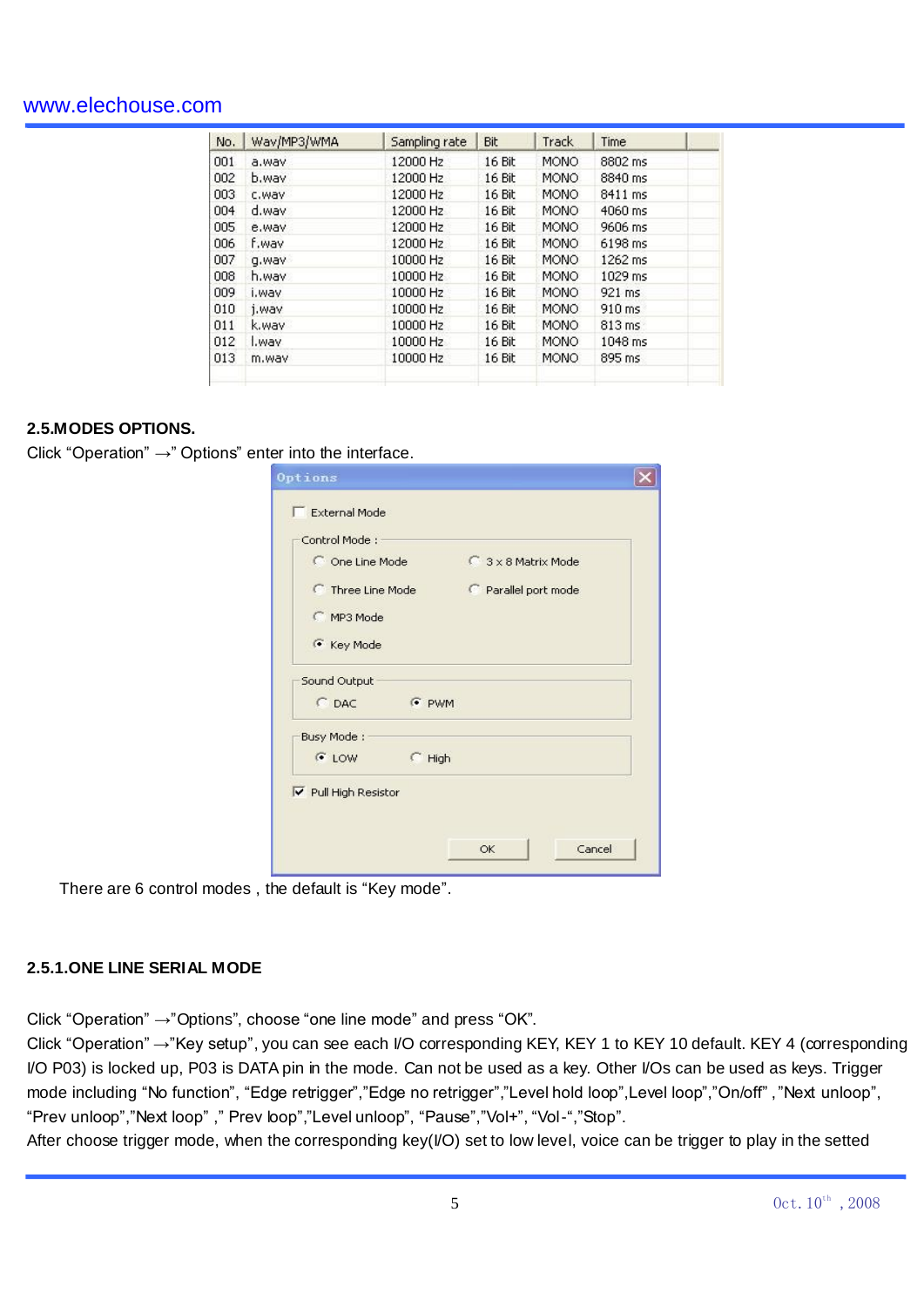# trigger mode.

The available keys(I/Os) were defaulted as "Edge retrigger".

| Key 1 | Edge retrigger | Key 9         | Edge retrigger | Key 17 | Edge retrigger<br>$\vert \nabla \vert$     |
|-------|----------------|---------------|----------------|--------|--------------------------------------------|
| Key 2 | Edge retrigger | Key 10        | Edge retrigger | Key 18 | Edge retrigger<br>$ \mathbf{v} $           |
| Key 3 | Edge retrigger | Key 11        | Edge retrigger | Key 19 | Edge retrigger<br>$ \nabla $               |
| key 4 | Edge retrigger | Key 12        | Edge retrigger | Key 20 | Edge retrigger<br>$\vert \mathbf{v} \vert$ |
| key 5 | Edge retrigger | Key 13        | Edge retrigger | Key 21 | Edge retrigger<br>$ \mathcal{A} $          |
| key 6 | Edge retrigger | Key 14        | Edge retrigger | Key 22 | Edge retrigger<br>$ \nabla $               |
| Key 7 | Edge retrigger | Key 15        | Edge retrigger | Key 23 | Edge retrigger<br>$ \nabla $               |
| Key 8 | Edge retrigger | <b>Key 16</b> | Edge retrigger | Key 24 | Edge retrigger<br>$ \mathbf{v} $           |

Click " Operation"  $\rightarrow$ "Equation setup", to set each key's( $V$ O's) trigger address.

|       | <b>Equation Setup</b> |        |    |        |        |
|-------|-----------------------|--------|----|--------|--------|
| Key 1 | Iо                    | Key 9  | 8  | Key 17 | 16     |
| Key 2 | $\vert$ 1             | Key 10 | 9  | Key 18 | 17     |
| Key 3 | 2                     | Key 11 | 10 | Key 19 | 18     |
| Key 4 | 3                     | Key 12 | 11 | Key 20 | 19     |
| Key 5 | 4                     | Key 13 | 12 | Key 21 | 20     |
| Key 6 | 5                     | Key 14 | 13 | Key 22 | 21     |
| Key 7 | 6                     | Key 15 | 14 | Key 23 | 22     |
| Key 8 | 7                     | Key 16 | 15 | Key 24 | 23     |
|       |                       |        |    |        |        |
|       | Input Range: 0 - 219  |        |    | OK.    | Cancel |

KEY 1 to KEY 10 default trigger address  $0 \sim 9$ , the addresses can be changed input number between  $0 \sim 219$ . The following trigger modes can direct trigger voice addresses . "Edge retrigger", " Edge no retrigger","Level hold loop", "Level loop"," On/off","Level unloop". Only the corresponding key(I/O) set to these trigger modes, addresses can be triggered directly.

Addresses information please refer to **2.8 VOICE ADDRESSES**

## **2.5.2.THREE LINE SERIAL MODE**

Click "Operation" →"Options", choose "three line mode" and press "OK". In this mode, all the I/Os can not be used as keys. As you can see all the keys were locked up.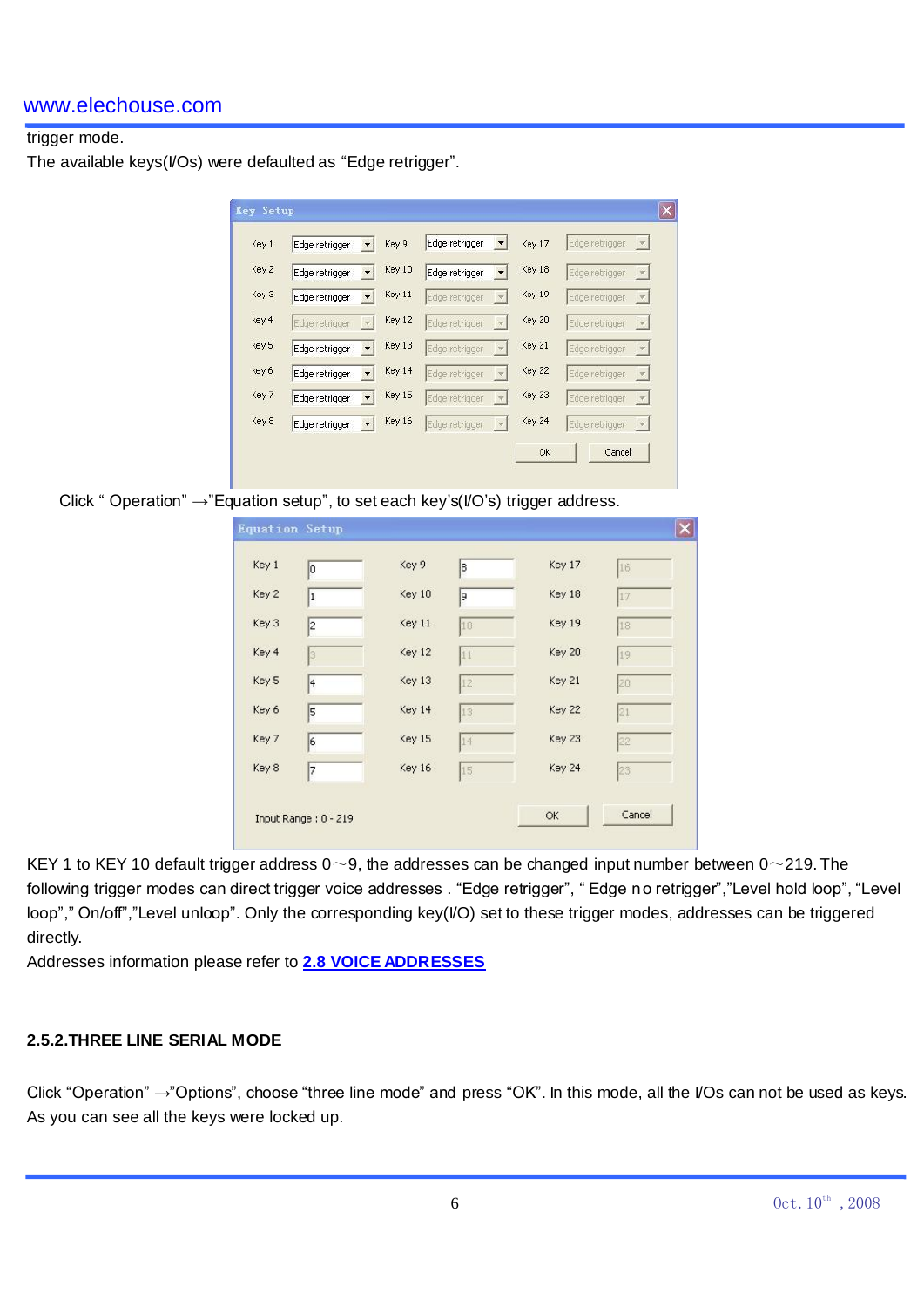| Key 1 | No Function    | <b>iv</b>                | Key 9         | Edge retrigger                             | Key 17        | Edge retrigger<br>- Pol                                     |
|-------|----------------|--------------------------|---------------|--------------------------------------------|---------------|-------------------------------------------------------------|
| Key 2 | No Function    | <b>F</b>                 | Key 10        | Edge retrigger<br>$\mathcal{A}$            | Key 18        | Edge retrigger<br>$\left\lfloor -\frac{1}{2} \right\rfloor$ |
| Key 3 | No Function    | $\mathcal{A}$            | Key 11        | Edge retrigger<br>$\mathcal{F}$            | <b>Key 19</b> | Edge retrigger<br>$ \mathbf{v} $                            |
| key 4 | Edge retrigger |                          | Key 12        | Edge retrigger                             | Key 20        | Edge retrigger<br>$\mathcal{R}$                             |
| key 5 | Edge retrigger |                          | Key 13        | Edge retrigger                             | Key 21        | Edge retrigger<br>$\left  \cdot \right $                    |
| key 6 | Edge retrigger |                          | Key 14        | Edge retrigger<br>$\overline{\mathcal{F}}$ | Key 22        | Edge retrigger<br>$ \mathbf{v} $                            |
| Key 7 | Edge retrigger | . T                      | Key 15        | Edge retrigger<br>$\tau$                   | Key 23        | Edge retrigger<br>$\left  \mathcal{F} \right $              |
| Key 8 | Edge retrigger | $\overline{\phantom{a}}$ | <b>Key 16</b> | Edge retrigger                             | Key 24        | Edge retrigger<br>$\left  \cdot \right $                    |

Open "Operation" →"Equation" ,Key 2(P01), Key 3(P02), Key4(P03) were locked up. Other keys also invalid here.

| Key 1 | o | Key 9  | 8  | Key 17 | 16 |
|-------|---|--------|----|--------|----|
| Key 2 | L | Key 10 | 9  | Key 18 | 17 |
| Key 3 | 2 | Key 11 | IO | Key 19 | 18 |
| Key 4 | 3 | Key 12 | 11 | Key 20 | 19 |
| Key 5 | 4 | Key 13 | 12 | Key 21 | 20 |
| Key 6 | 5 | Key 14 | 13 | Key 22 | 21 |
| Key 7 | 6 | Key 15 | 14 | Key 23 | 22 |
| Key 8 | 7 | Key 16 | 15 | Key 24 | 23 |

## **2.5.3.MP3 MODE**

Click "Operation" →"Options", choose "MP3 mode" and press "OK".

In this mode, Key 1 to Key 6 default as "STOP", "ON/OFF","NEXT","PREV","VOL+","VOL-" individually. Other I/Os are invalid.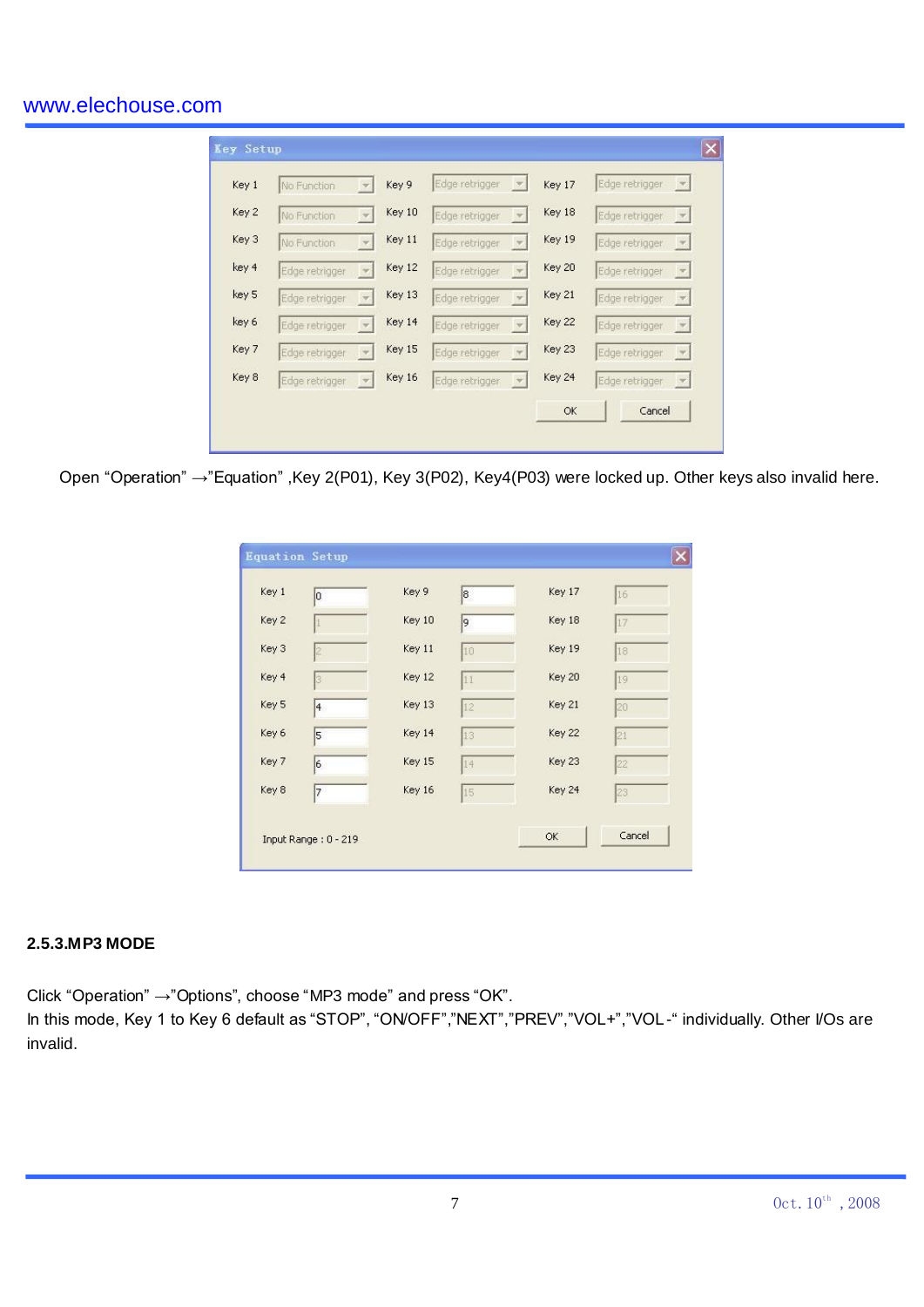| Key 1 | Edge retrigger | $\mathcal{V}$            | Key 9  | No Function    | $\overline{\mathcal{F}}$ | Key 17 | Edge retrigger | $\mathbb{E}$    |
|-------|----------------|--------------------------|--------|----------------|--------------------------|--------|----------------|-----------------|
| Key 2 | Edge retrigger | $\mathcal{P}$            | Key 10 | No Function    | $\mathcal{D}$            | Key 18 | Edge retrigger | $ \mathcal{H} $ |
| Key 3 | Edge retrigger | $\overline{\phantom{a}}$ | Key 11 | Edge retrigger | $\vert \nabla \vert$     | Key 19 | Edge retrigger | $ \nabla $      |
| key 4 | Edge retrigger | $\tau$                   | Key 12 | Edge retrigger | $\tau$                   | Key 20 | Edge retrigger | $\tau$          |
| key 5 | Edge retrigger | $\mathbf{v}$             | Key 13 | Edge retrigger | $\mathcal{W}$            | Key 21 | Edge retrigger | $ \mathcal{H} $ |
| key 6 | Edge retrigger | $\overline{\nabla}$      | Key 14 | Edge retrigger | $\mathbf v$              | Key 22 | Edge retrigger | $\mathbf{v}$    |
| Key 7 | No Function    | $\mathbf{v}$             | Key 15 | Edge retrigger | $\vert \psi \vert$       | Key 23 | Edge retrigger | $\mathcal{V}$   |
| Key 8 | No Function    | $\mathbf{v}$             | Key 16 | Edge retrigger | $ \mathbf{v} $           | Key 24 | Edge retrigger | $ \mathcal{R} $ |
|       |                |                          |        |                |                          | ОК     | Cancel         |                 |

Open "Operation" →"Equation" , Key 1 to key 6 addresses were locked up. Others invalid.

| Key 1 | Io           | Key 9  | 8  | Key 17 | 16 |
|-------|--------------|--------|----|--------|----|
| Key 2 |              | Key 10 | 9  | Key 18 | 17 |
| Key 3 | 12           | Key 11 | 10 | Key 19 | 18 |
| Key 4 | 13           | Key 12 | 11 | Key 20 | 19 |
| Key 5 | <sup>4</sup> | Key 13 | 12 | Key 21 | 20 |
| Key 6 | 15           | Key 14 | 13 | Key 22 | 21 |
| Key 7 | 6            | Key 15 | 14 | Key 23 | 22 |
| Key 8 | 7            | Key 16 | 15 | Key 24 | 23 |

#### **2.5.4.KEY MODE**

Click "Operation" →"Options", choose "Key mode" and press "OK".

In this mode, Key 1(P00), Key2(P01), Key3(P02), Key4(P03), Key5(P04), Key6(P05), Key7(P06), Key8(P07), Key9(P10), Key 10(P11) all are valid. Open "Operation" →"Key set", Keys(I/Os) trigger mode can be changed by drop-down manu. The default trigger mode is Edge retrigger.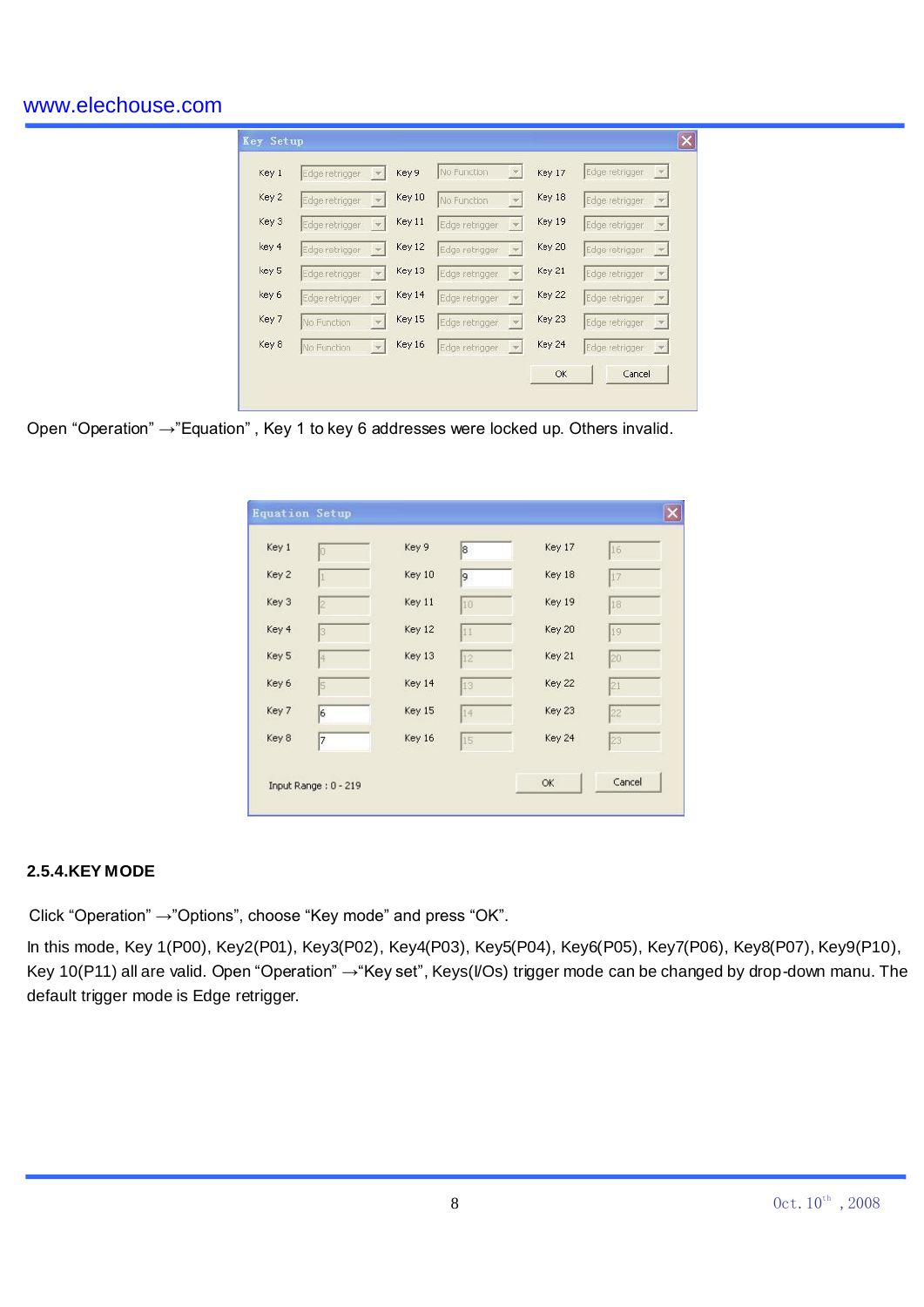| Key 1 | Edge retrigger | Key 9  | Edge retrigger | Key 17 | Edge retrigger<br>$\left\vert \mathbf{w}\right\vert$ |
|-------|----------------|--------|----------------|--------|------------------------------------------------------|
| Key 2 | Edge retrigger | Key 10 | Edge retrigger | Key 18 | Edge retrigger<br>$\mathbf{v}$                       |
| Key 3 | Edge retrigger | Key 11 | Edge retrigger | Key 19 | Edge retrigger<br>$ \mathcal{R} $                    |
| key 4 | Edge retrigger | Key 12 | Edge retrigger | Key 20 | Edge retrigger<br>$\mathcal{W}$                      |
| key 5 | Edge retrigger | Key 13 | Edge retrigger | Key 21 | Edge retrigger<br>$\mathcal{A}$                      |
| key 6 | Edge retrigger | Key 14 | Edge retrigger | Key 22 | Edge retrigger<br>$ \mathcal{F} $                    |
| Key 7 | Edge retrigger | Key 15 | Edge retrigger | Key 23 | Edge retrigger<br>$ \nabla $                         |
| Key 8 | Edge retrigger | Key 16 | Edge retrigger | Key 24 | Edge retrigger<br>$\mathbf{v}$                       |
|       |                |        |                | OK     | Cancel                                               |

Trigger addresses can be changed by input addresses .

| Key 1 | lо | Key 9  | 8            | Key 17 | 16             |
|-------|----|--------|--------------|--------|----------------|
| Key 2 | 1  | Key 10 | 9            | Key 18 | 17             |
| Key 3 | 2  | Key 11 | $ 10\rangle$ | Key 19 | I <sub>8</sub> |
| Key 4 | 3  | Key 12 | 11           | Key 20 | 19             |
| Key 5 | 4  | Key 13 | 12           | Key 21 | 20             |
| Key 6 | 5  | Key 14 | 13           | Key 22 | 21             |
| Key 7 | l6 | Key 15 | 14           | Key 23 | 22             |
| Key 8 | 7  | Key 16 | 15           | Key 24 | 23             |

KEY 1 to KEY 10 default trigger address  $0 \sim 9$ , the addresses can be changed input number between  $0 \sim 219$ . The following trigger modes can direct trigger voice addresses . "Edge retrigger", " Edge no retrigger","Level hold loop", "Level loop"," On/off","Level unloop". Only the corresponding key(I/O) set to these trigger modes, addresses can be triggered directly.

Addresses information please refer to **2.8 VOICE ADDRESSES**

## **2.5.5. MATRIX 3x8 MODE**

Click "Operation" →"Options", choose "Matrix 3X8 mode" and press "OK".

In this mode, voice address triggered by Matrix( consist of I/Os), all the keys were locked up, and Edge retrigger. Open "Operation" →"Key setup" , all keys locked.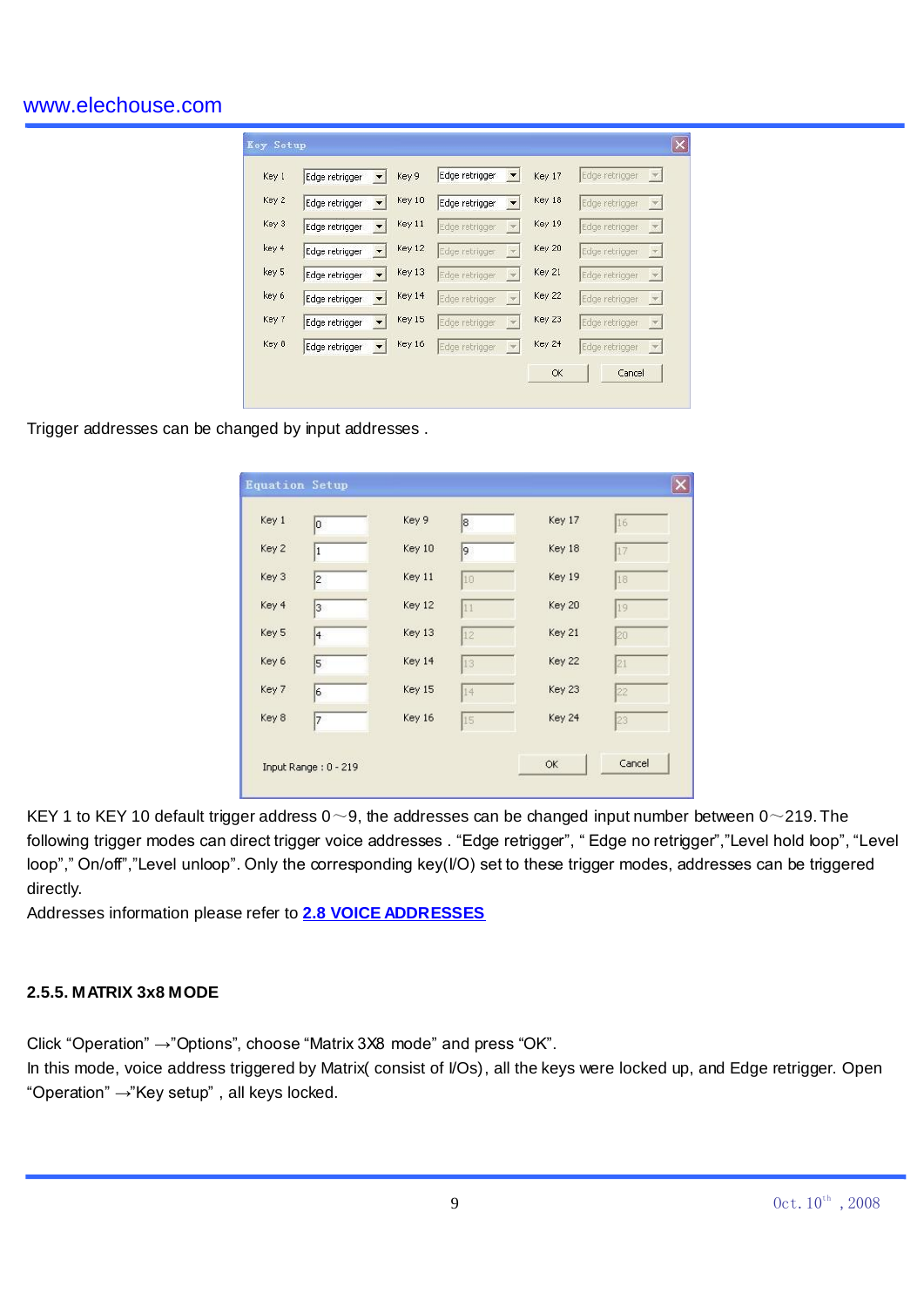| Edge retrigger<br>$ \mathbf{v} $           |
|--------------------------------------------|
|                                            |
| Edge retrigger<br>$ \nabla $               |
| Edge retrigger<br>$\vert \mathbf{v} \vert$ |
| Edge retrigger<br>$ \mathbf{v} $           |
| Edge retrigger<br>$ \nabla $               |
| Edge retrigger<br>$ \nabla $               |
| Edge retrigger<br>$ \mathbf{v} $           |
|                                            |

Open "Operation" →"Equation setup", 24 voice addresses can be setted from 0~219

|       | o         | Key 9  | 18 | Key 17 | 16 |
|-------|-----------|--------|----|--------|----|
| Key 2 | 1         | Key 10 | 9  | Key 18 | 17 |
| Key 3 | 2         | Key 11 | 10 | Key 19 | 18 |
| Key 4 | 3         | Key 12 | 11 | Key 20 | 19 |
| Key 5 | $\vert 4$ | Key 13 | 12 | Key 21 | 20 |
| Key 6 | 5         | Key 14 | 13 | Key 22 | 21 |
| Key 7 | 6         | Key 15 | 14 | Key 23 | 22 |
| Key 8 | 7         | Key 16 | 15 | Key 24 | 23 |

## **2.5.6.PARALLEL MODE**

Click "Operation" →"Options", choose "Matrix 3X8 mode" and press "OK".

In this mode, Key1 (P00) defined as SBT pin, P01,P02,P03,P04,P05,P06,P07,P10 are addresses.

Open "Operation" →"Key setup", only key 1 "s trigger mode can be changed. We suggest set to "Edge retrigger" or " Edge no retrigger" or "Level hold loop" or "Level loop" or " On/off" or "Level unloop". Because these mode can direct trigger voic e addresses.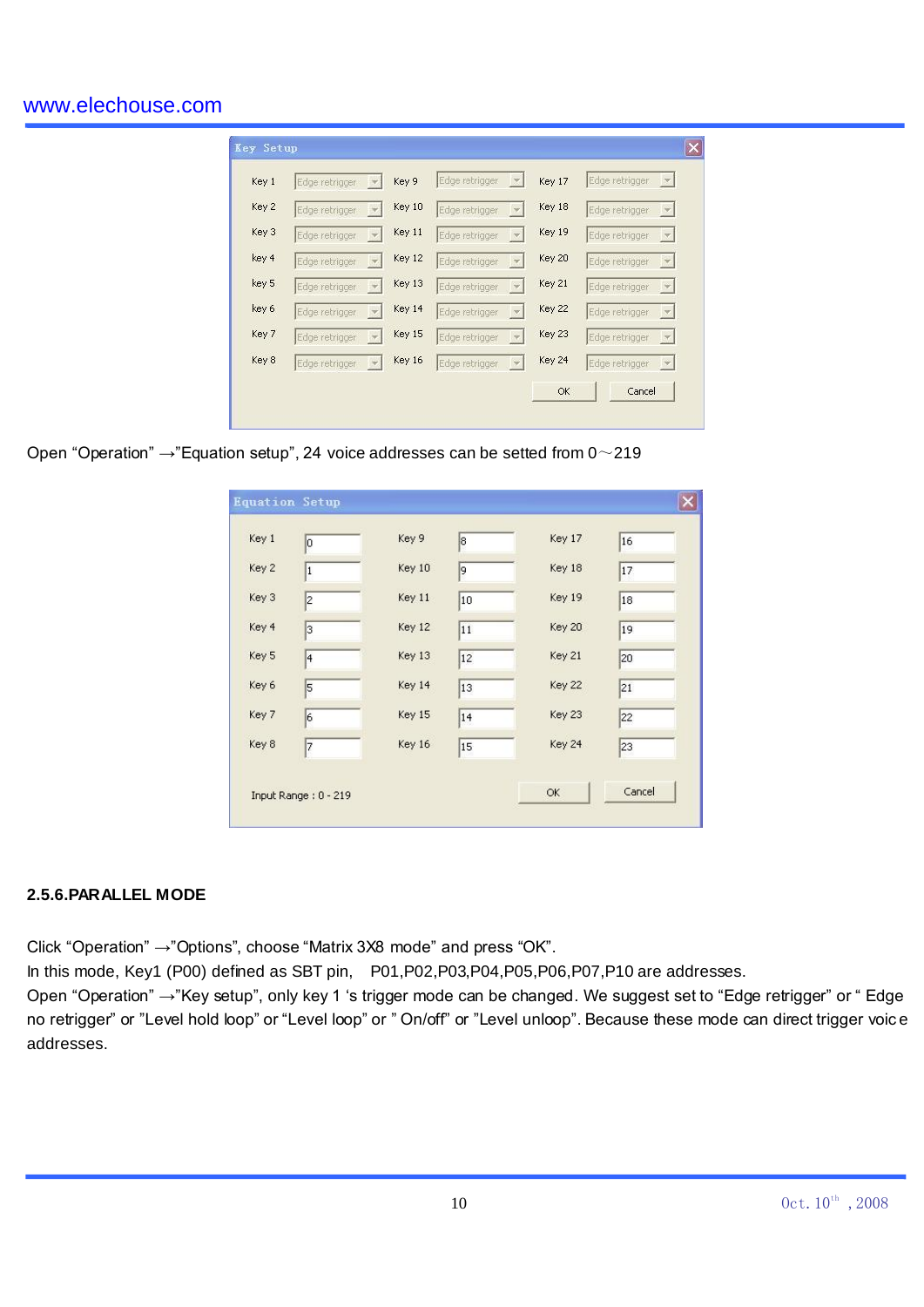| Key 1 | Edge retrigger | Key 9  | Edge retrigger<br>$ \nabla$     | Key 17 | Edge retrigger<br><b>TEST</b>     |
|-------|----------------|--------|---------------------------------|--------|-----------------------------------|
| Key 2 | Edge retrigger | Key 10 | Edge retrigger<br>$\mathcal{R}$ | Key 18 | Edge retrigger<br>$ \mathcal{R} $ |
| Key 3 | Edge retrigger | Key 11 | Edge retrigger<br>$\mathcal{R}$ | Key 19 | Edge retrigger<br>$ \nabla $      |
| key 4 | Edge retrigger | Key 12 | Edge retrigger<br>$\tau$        | Key 20 | Edge retrigger<br>$ \nabla $      |
| key 5 | Edge retrigger | Key 13 | Edge retrigger<br>$\mathcal{D}$ | Key 21 | Edge retrigger                    |
| key 6 | Edge retrigger | Key 14 | Edge retrigger<br>$\mathbf{v}$  | Key 22 | Edge retrigger<br>$ \nabla $      |
| Key 7 | Edge retrigger | Key 15 | Edge retrigger<br>$\mathbf{v}$  | Key 23 | Edge retrigger<br>$\mathcal{A}$   |
| Key 8 | Edge retrigger | Key 16 | Edge retrigger<br>$\mathcal{P}$ | Key 24 | Edge retrigger<br>$ \mathcal{H} $ |

Open "Opeation" →"Key setup", key1 setup change is invalid.

| Key 1 | O                    | Key 9  | 18          | Key 17 | 16     |
|-------|----------------------|--------|-------------|--------|--------|
| Key 2 |                      | Key 10 | $ 9\rangle$ | Key 18 | 17     |
| Key 3 | 2                    | Key 11 | 10          | Key 19 | 18     |
| Key 4 | 3.                   | Key 12 | 11          | Key 20 | 19     |
| Key 5 | 14                   | Key 13 | 12          | Key 21 | 20     |
| Key 6 | 5                    | Key 14 | 13          | Key 22 | 21     |
| Key 7 | 6                    | Key 15 | 14          | Key 23 | 22     |
| Key 8 |                      | Key 16 | 15          | Key 24 | 23     |
|       | Input Range: 0 - 219 |        |             | OK     | Cancel |

## **2.6.AUDIO OUTPUT**

Open "Operation" →"Options" and choose audio output mode. DAC output : external amplifier is needed PWM output: direct drives speaker

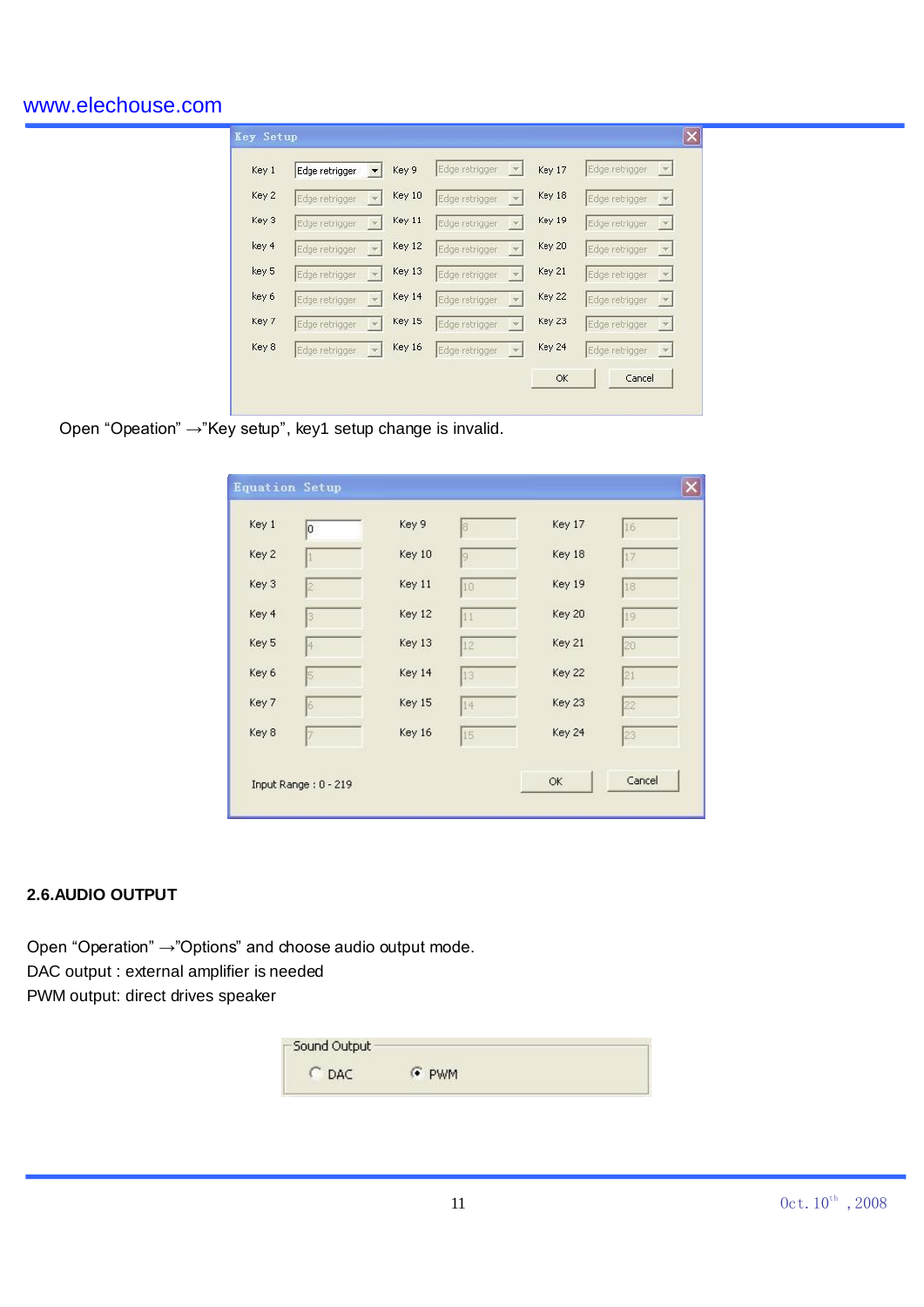# **2.7.BUSY**

Open "Operation" →"Options", to set the BUSY port(I/O P17) high level or low level when playing voice.

| High |  |
|------|--|
|      |  |

#### **2.8.VOICE ADDRESSES.**

Choose the Equation NO. by "+" or "-" ,and load (double click left button or click right button )the voice files from "VOICE LOADING AREA", voice files can be reused.

| No. | Type | Wav/MP3/WMA |  |  |
|-----|------|-------------|--|--|
|-----|------|-------------|--|--|

There are  $0 \sim$  219 options in " Equation NO.", up addresses by "+" (or "W"), down addresses by "-"(or "S").

For example, set Key 1 trigger mode as "Edge retrigger", Equation No. as 0, Key 1(P00) can trigger voices to play in order in address 0 .

There are 220 voice addresses total. 85 groups of voice can be load to each address max. Mute also can be inserted. The same voice use in other addresses, will not take additional memory space.(just take one voice space). At the same time, mute will not take space also. The total size depends on the size of voices in "VOICE LOADING AREA".

#### **2.9.INSERT MUTE(SILENCE)**

Right click mouse button in "VOICE EDITING AREA", choose "Insert" →"User defined silence", also 10ms、20ms、50ms、 100ms、200ms、300ms silence can be chosen directly.

For example insert 10ms mute between voice 1 and voice 2 , after voice 1 played, there are 10ms mute, and then play voice 2.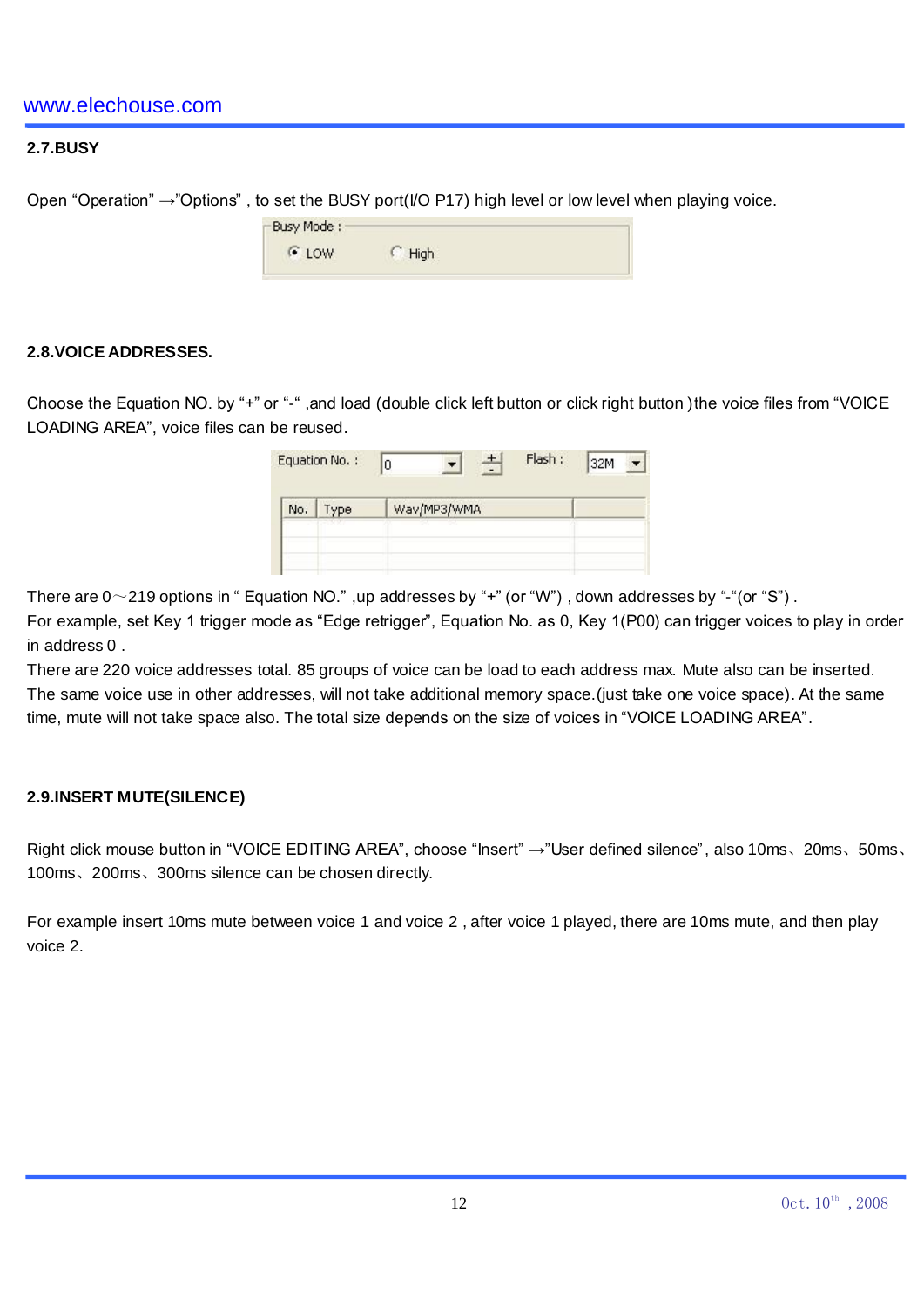| No.        | Type                          |      |                 | Wav/MP3/WMA                 |
|------------|-------------------------------|------|-----------------|-----------------------------|
| 001<br>002 | SOUND<br>SOUND                |      | a.way<br>b.way  |                             |
| 003<br>004 | <b>SOI</b><br>SO <sup>I</sup> |      | Insert          | WAV / MP3 / WMA             |
|            |                               |      | Delete<br>Empty | 10ms<br>20ms                |
|            |                               | Play |                 | 50ms                        |
|            |                               |      |                 | 100ms<br>200ms<br>300ms     |
|            |                               |      |                 | <b>User Defined Silence</b> |

Also in "User defined silence" insert silence. Such as insert 100ms.

| $X$ 10ms |
|----------|
|          |

After input multiple, and "OK" 100ms silence already inserted.

| Type           | Wav/MP3/WMA |  |
|----------------|-------------|--|
| <b>SOLIND</b>  | a.wav       |  |
| <b>SOLIND</b>  | b.way       |  |
| <b>SILENCE</b> | $100$ ms    |  |
| <b>SOLIND</b>  | c.way       |  |
| SOUND          | d.way       |  |
|                |             |  |

## **2.10. DELETE AND EMPTY VOICES**

In the "VOICE LOADING AREA" we can choose the voice and delete one by one. Also choose "EMPTY" , to delete all the voices by one time . also will empty all the voice in "VOICE EDITING AREA" .

In the "VOICE EDITING AREA", we can choose the voice and delete one by one. choose "EMPTY" , to delete all the voices in current address by one time . Other addresses voices will not be deleted .

## **2.11. COMPILE (SAVE BIN)**

After finish the project, we have to compile it as BIN file, and download to SPI-Flash on WT588D module. Open "Operation" →"Compile(save bin)" or press"F4", to compile Bin file.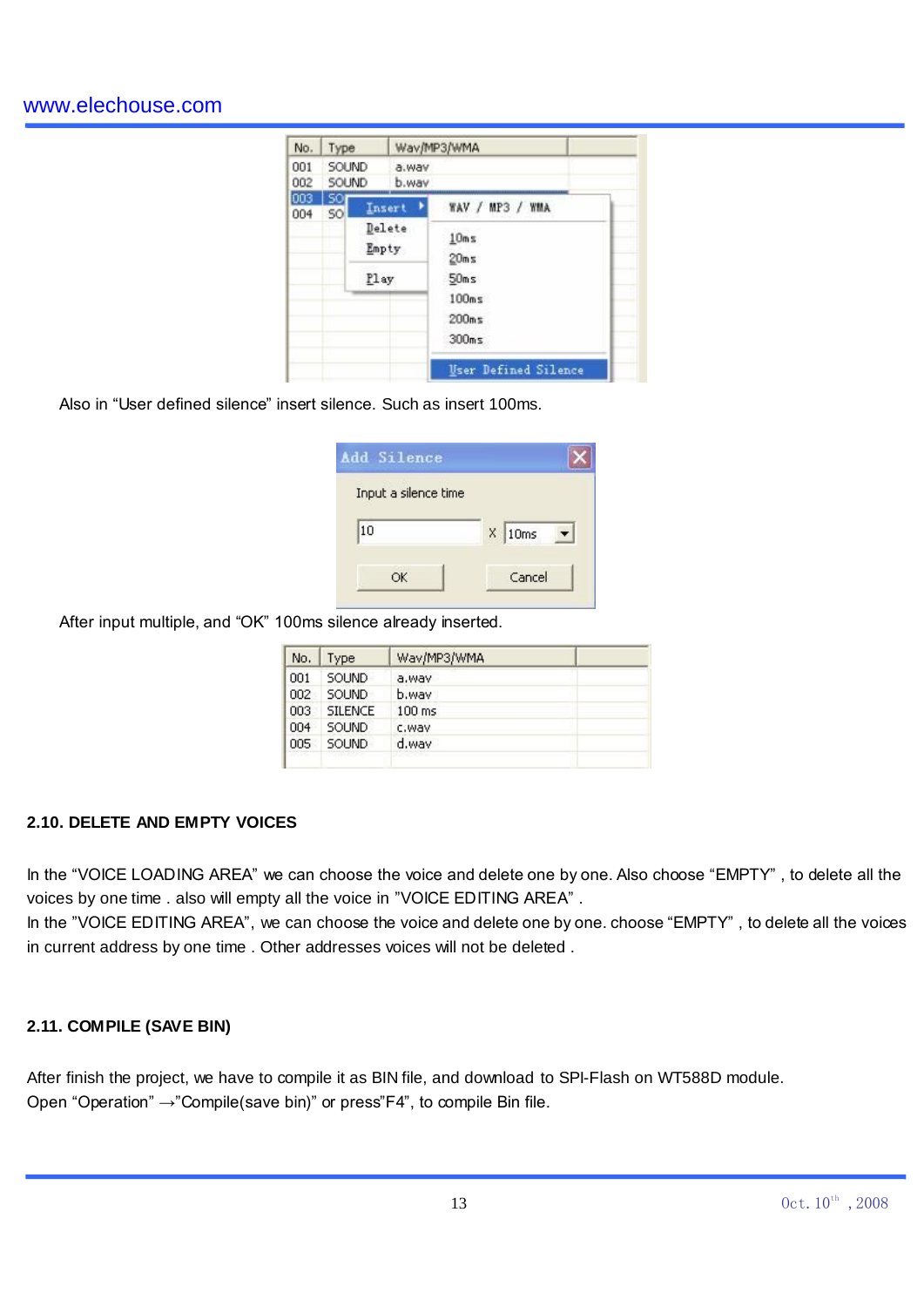

If the Bin file size big than the SPI-Flash memory, there will be a pop up dialog box to inform you change biger memory. The percentage(the Bin file take the memory size) will show in the lower right corner.

| 12.70 % flash used |  |
|--------------------|--|

## **2.12.DOWNLOAD DATA**

Put the module on the programmer properly and connect to the PC by USB, Open "Tool" →"download data", or press F5 ,download data to Flash memory.

| <b>W. WIW Writer V1.0 (SPI Download Only)</b> |                   |
|-----------------------------------------------|-------------------|
| Select Target Flash Size<br>Connect<br>32M    | <b>Disconnect</b> |
| <b>Target File</b>                            |                   |
| E:\folderA\folder2\1.winproj\1.winproj.bin    | <b>Browse</b>     |
| Download SPI Flash                            |                   |
|                                               |                   |
|                                               |                   |
|                                               |                   |
|                                               |                   |
|                                               |                   |
|                                               |                   |
|                                               |                   |

Select the Flash size you are going to program. And then click "Connect" .

|           |    | IT Writer V1.0 (SPI Download Only) |  |
|-----------|----|------------------------------------|--|
| Connected |    |                                    |  |
|           | nk |                                    |  |

Click "OK" to keep going.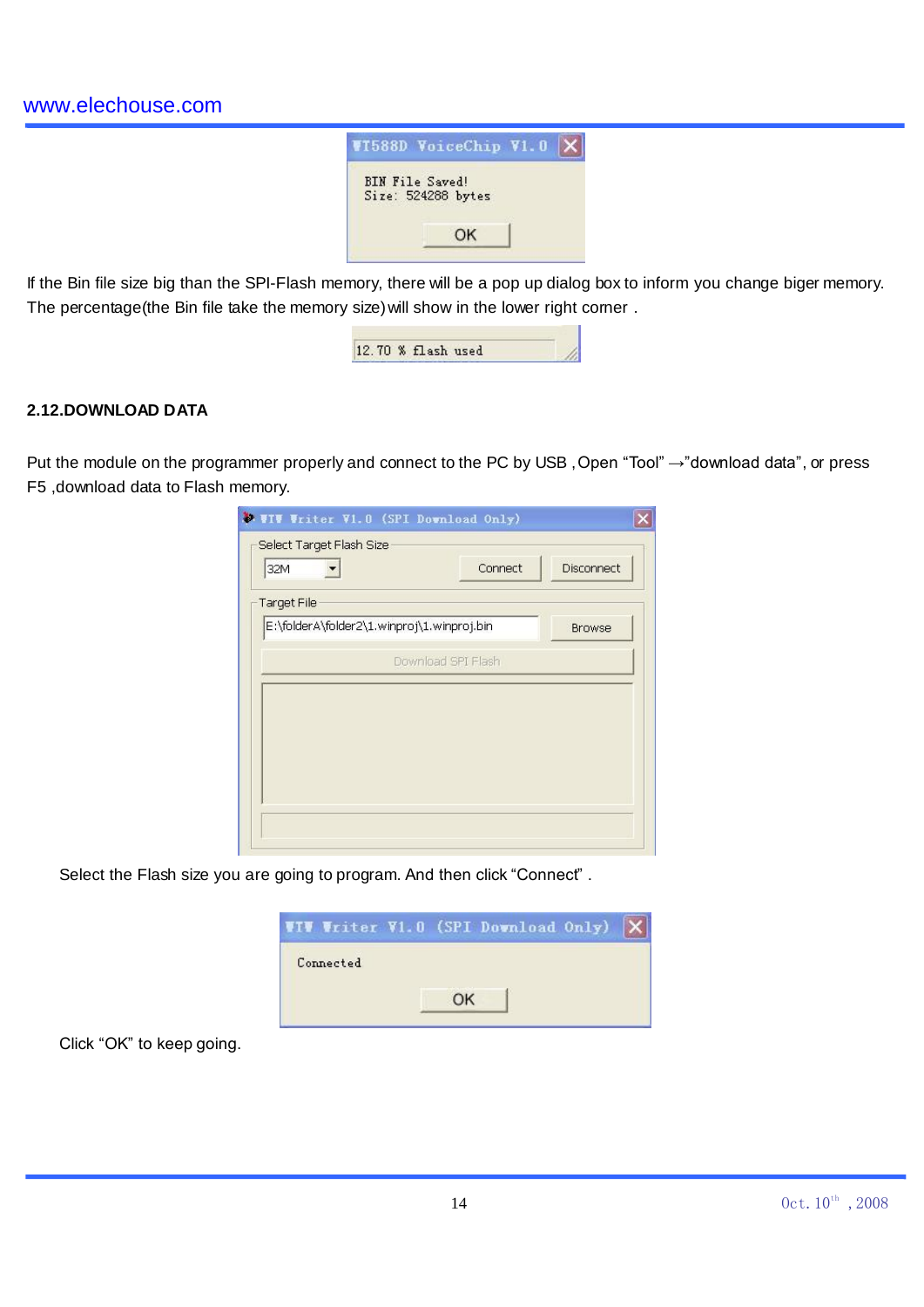| 32M                                                                                                                                                        | Connect            | Disconnect    |
|------------------------------------------------------------------------------------------------------------------------------------------------------------|--------------------|---------------|
| <b>Target File</b>                                                                                                                                         |                    |               |
| E:\folderA\folder2\1.winproj\1.winproj.bin                                                                                                                 |                    | <b>Browse</b> |
|                                                                                                                                                            | Download SPI Flash |               |
| Chip: W55U01 HID<br><b>USB Status: Connected</b><br>Flash Type: SPI, Flash Size: 33554432<br>Internal Data Size: 0 (bytes)<br>Operation Status : Connected |                    |               |

Click "Download SPI Flash", and will into Erasing status.

| <b>WIV Writer V1.0 (SPI Download Only)</b><br>Select Target Flash Size                                                                                  |                    |               |
|---------------------------------------------------------------------------------------------------------------------------------------------------------|--------------------|---------------|
| 32M                                                                                                                                                     | Connect            | Disconnect    |
| <b>Target File</b>                                                                                                                                      |                    |               |
| E:\folderA\folder2\1.winproj\1.winproj.bin                                                                                                              |                    | <b>Browse</b> |
|                                                                                                                                                         | Download SPI Flash |               |
| Chip: W55U01 HID<br>USB Status : Connected<br>Flash Type: SPI, Flash Size: 33554432<br>Internal Data Size: 524288 (bytes).<br>Operation Status: Erasing |                    |               |
|                                                                                                                                                         |                    |               |

After finish Erasing, into Downloading status.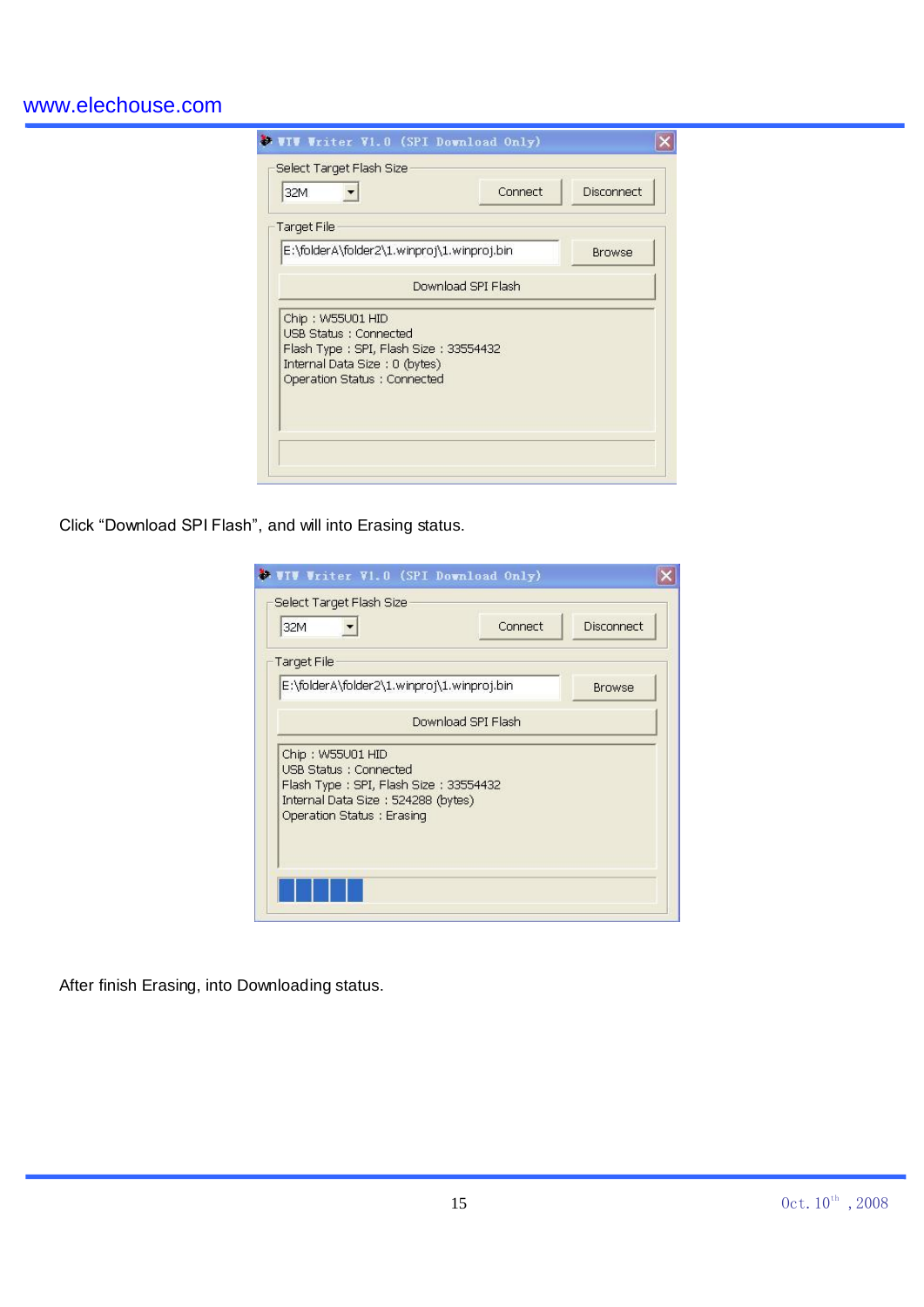| 32M                                                                                                                                                              | Connect            | Disconnect    |
|------------------------------------------------------------------------------------------------------------------------------------------------------------------|--------------------|---------------|
| <b>Target File</b>                                                                                                                                               |                    |               |
| E:\folderA\folder2\1.winproj\1.winproj.bin                                                                                                                       |                    | <b>Browse</b> |
|                                                                                                                                                                  | Download SPI Flash |               |
| Chip: W55U01 HID<br><b>USB Status: Connected</b><br>Flash Type: SPI, Flash Size: 33554432<br>Internal Data Size: 524288 (bytes)<br>Operation Status: Downloading |                    |               |

Download Ok, all the data already in SPI –Flash memory.

| 32M                                                                                                                                                                 | Connect            | Disconnect    |
|---------------------------------------------------------------------------------------------------------------------------------------------------------------------|--------------------|---------------|
| <b>Target File</b>                                                                                                                                                  |                    |               |
| E:\folderA\folder2\1.winproj\1.winproj.bin                                                                                                                          |                    | <b>Browse</b> |
|                                                                                                                                                                     | Download SPI Flash |               |
| Chip: W55U01 HID<br><b>USB Status : Connected</b><br>Flash Type: SPI, Flash Size: 33554432<br>Internal Data Size : 524288 (bytes)<br>Operation Status : Download OK |                    |               |